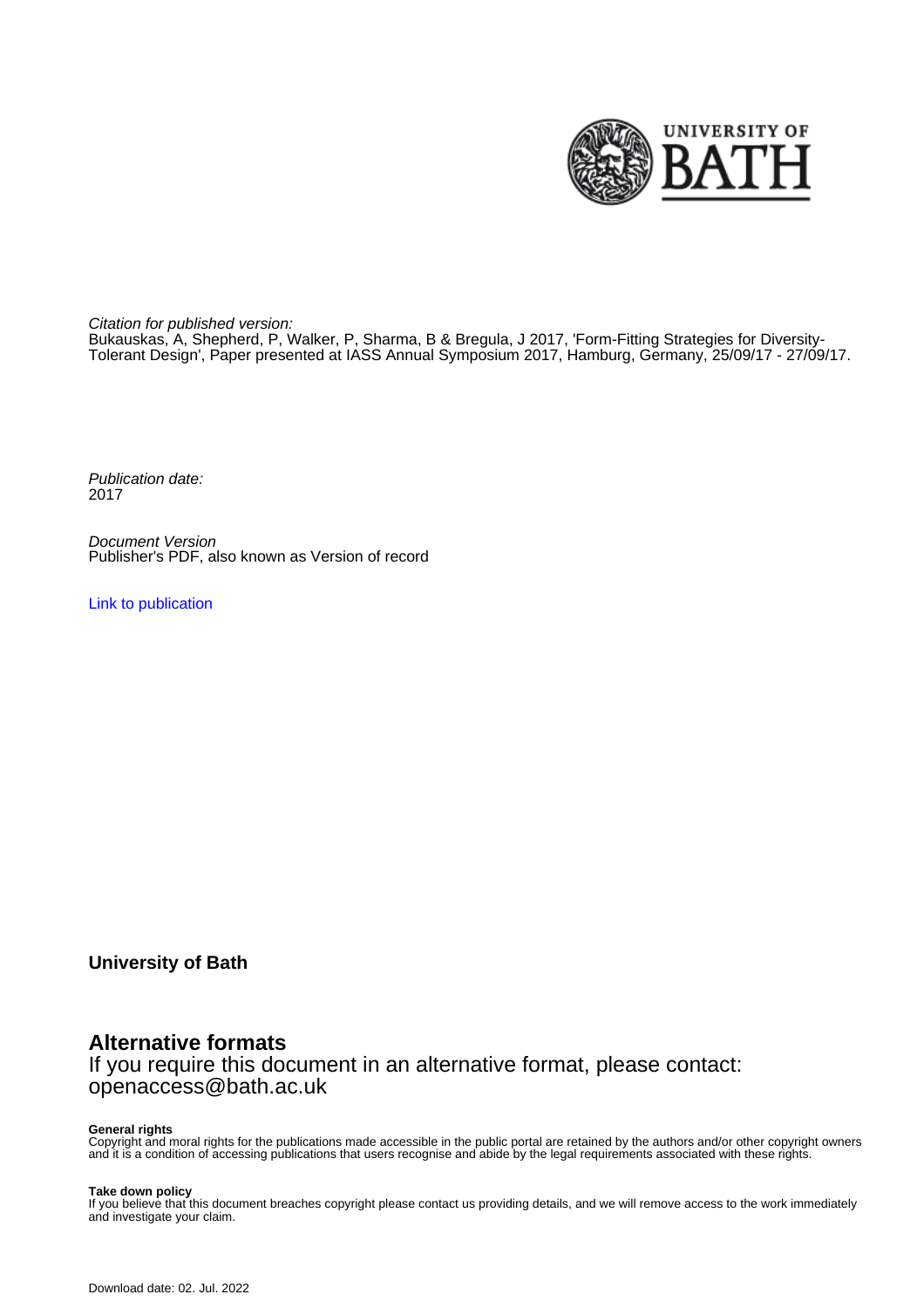

# **Form-Fitting Strategies for Diversity-Tolerant Design**

Aurimas BUKAUSKAS\*, Paul SHEPHERD<sup>a</sup>, Pete WALKER<sup>a</sup>, Bhavna SHARMA<sup>a</sup>, Julie BREGULLA<sup>b</sup>

> \* BRE Centre for Innovative Construction Materials, University of Bath a.m.bukauskas@bath.ac.uk

> <sup>a</sup> BRE Centre for Innovative Construction Materials, University of Bath <sup>b</sup> Building Research Establishment

## **Abstract**

Conventional structural design proceeds by establishing a rough geometry for a structure, determining internal forces, and sizing members to resist these forces. This design process assumes effectively *infinite* supplies of *standardised* elements*.* There are some cases, however, where structural materials are available in strictly finite quantities, or may not be processed into standard sections. In these instances, conventional design approaches are slow or ineffective, requiring time-consuming trial and error to develop viable designs, or not finding solutions at all. This paper proposes new computational design strategies to help designers match *finite* sets of *diverse* structural elements with desired structural forms. The methods proposed build on algorithmic techniques developed for the Bin-Packing Problem. Two key applications are discussed: the reuse of steel elements from deconstructed structures, and the use of unsawn round timbers in spatial structures.

**Keywords**: component reuse, structural design, structural optimization, form-fitting, computational tools, algorithms.

## **1. Introduction**

When extracted carefully and inspected for quality, steel elements from deconstructed structures can be reused safely in new structures (Gorgolewski [5]). Milford [8] estimated that reuse of steel in new construction could result in CO2-equivalent emissions reductions as high as 80-90%, accounting for 10-20% member over-specification by mass. However, a 2012 survey of UK demolition contractors found that only 7% of primary structural steel from deconstructed buildings was reused (Sansom and Avery [13]). Among the barriers to increased reuse identified by Gorgolewski [5] was a need for greater flexibility in the design process to deal with the uncertainties posed by not being able to specify "off-the-shelf" components. New design tools to address this challenge could increase the reuse of structural steel elements in new buildings.

Minimally processed round timbers are an architecturally exciting, low-impact structural material with potential applications in spatial spanning structures (Wolfe [15]). Round timber is more dimensionally stable than sawn timber, so does not require kiln-drying, resulting in a savings of  $66-72\%$  CO<sub>2</sub>equivalent emissions per kilogram compared to sawn timber (Hammond *et al.* [7]). Recent structures (Mollica and Self [9], Sahu and Wang [12], Festival Foods [3]) have demonstrated the use of low-cost LIDAR and photogrammetry for 3D survey of round timbers. These projects also used digital design and fabrication tools to address the challenges of generating and fabricating complex geometries using geometrically diverse round timbers. However, the challenge of designing structures with finite inventories of non-resizeable elements still presents a major challenge to wider adoption.

These two key applications point to an exciting opportunity in structural design. New digital survey and database tools are increasingly allowing designers to explicitly consider inventories of unique, diverse structural elements in their design process. Digital fabrication tools allow for the cost-effective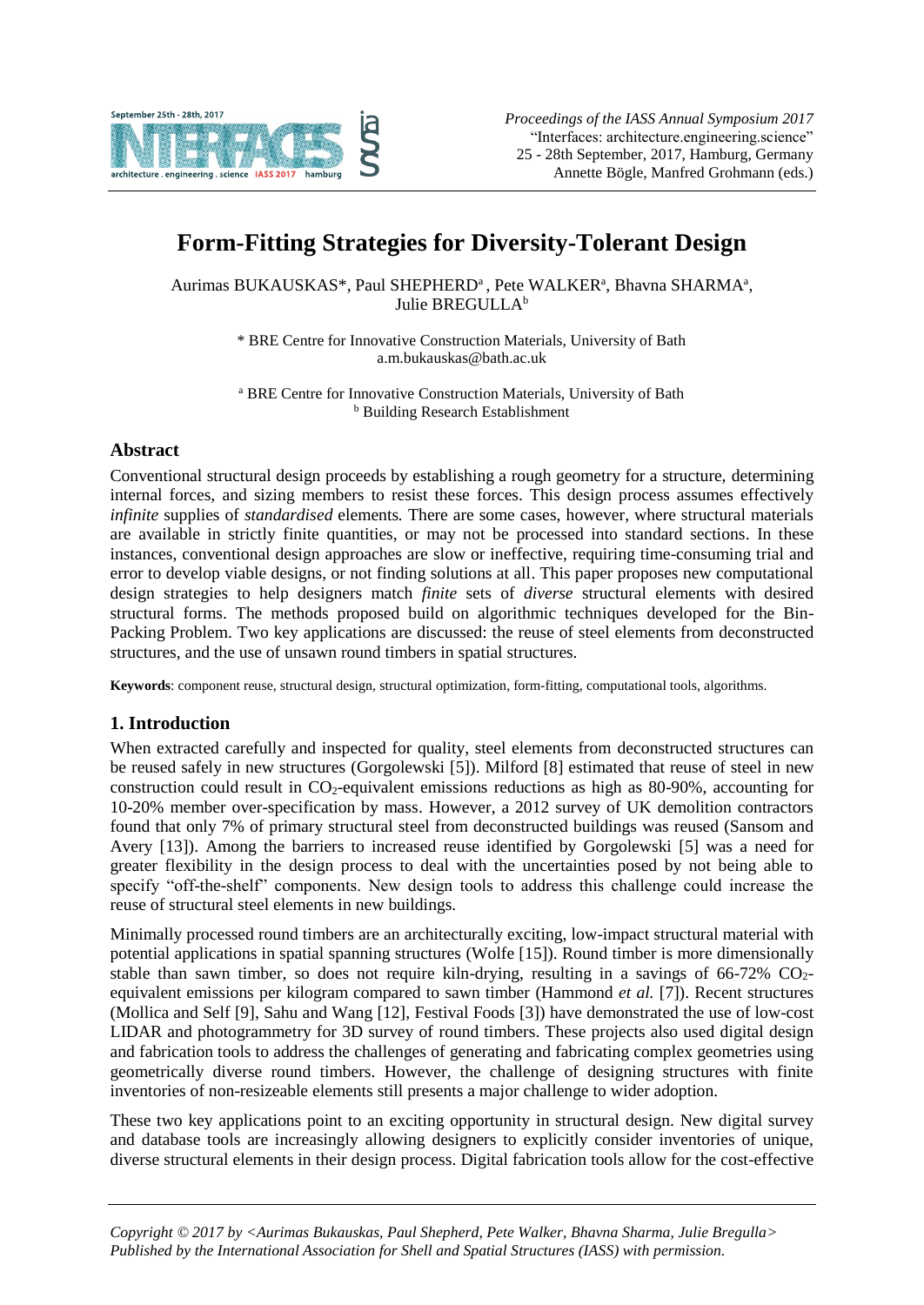realisation of designs with complex geometries. This research addresses the gap between these tools – the discovery and optimisation of viable structural forms given finite inventories of diverse elements.

#### **2. Diversity and Scarcity Tolerant Design**

#### **2.1. State of the Art of "Form-Fitting"**

The problem addressed in this paper can be described as "form-fitting" – finding good "fits" between a finite inventory of available structural elements and a desired structural form. Several authors have considered this problem (Mollica and Self [9], Monier *et al.* [10], Sahu and Wang [12], Stanton [14]). Each used fully- or semi-automated computational workflows to make the form-fitting process faster and more effective at finding "good" solutions. Their approaches can be roughly grouped into "growth", "attraction", and "fitting" methods. In growth methods, elements are added to one another sequentially to achieve a geometric fit, usually guided by target geometry (points, curves, or surfaces). Attraction methods relax this connectivity constraint by placing elements onto a target geometry, such as a target surface, and then "attracting" them together to achieve a geometric fit. Fitting methods require the designer to specify a pre-defined structural geometry. Elements in this geometry are then progressively replaced by elements in the inventory. A key limitation of growth and attraction methods is that they provide no information about structural behaviour until a non-mechanism structure is found, assuming one is found. Fitting methods provide an analysable structure throughout the design process, meaning that elements from the inventory can be selected based on the required resistance at that location in the structure. Fitting methods, however, restrict solutions to those which match the initial pre-defined topology. This paper will focus on fitting method approaches.

#### **2.2. The Basic Form-Fitting Problem**

The basic problem of form-fitting using the fitting method can be framed as a generalisation of the classic Bin Packing Problem. The objective of the bin-packing problem is to find an assignment of "items", each with some size  $0 < s_i \le 1$ , into a set of "bins", each size 1, such that the total number of bins used is minimised, and no bin is overfilled (Coffman *et al.*[2]).

This problem can be easily adapted to the case of form-fitting an inventory of linear bars to a statically determinate pin-jointed truss (Fig. 1). In this case, items represent elements in the structure, and bins represent elements in the inventory. Items are cut from bins to fit into the structure. As in the conventional bin-packing problem, no splicing of bins is allowed. For this problem, bins are also assigned a "resistance", and items are assigned an "effect", representing their axial compressive/tensile strength and axial compressive/tensile force, respectively. A new constraint is also added to the problem: the effect of an item must be lower than the resistance of the bin it is placed in. If formulated with the same objective as the classic bin packing problem, the optimal solution would be the one which used the minimal number of inventory elements to satisfy the geometric and structural constraints of the given structure.



Figure 1: The Basic Form-Fitting Problem. Left: structure containing "Items". Right: inventory containing "Bins."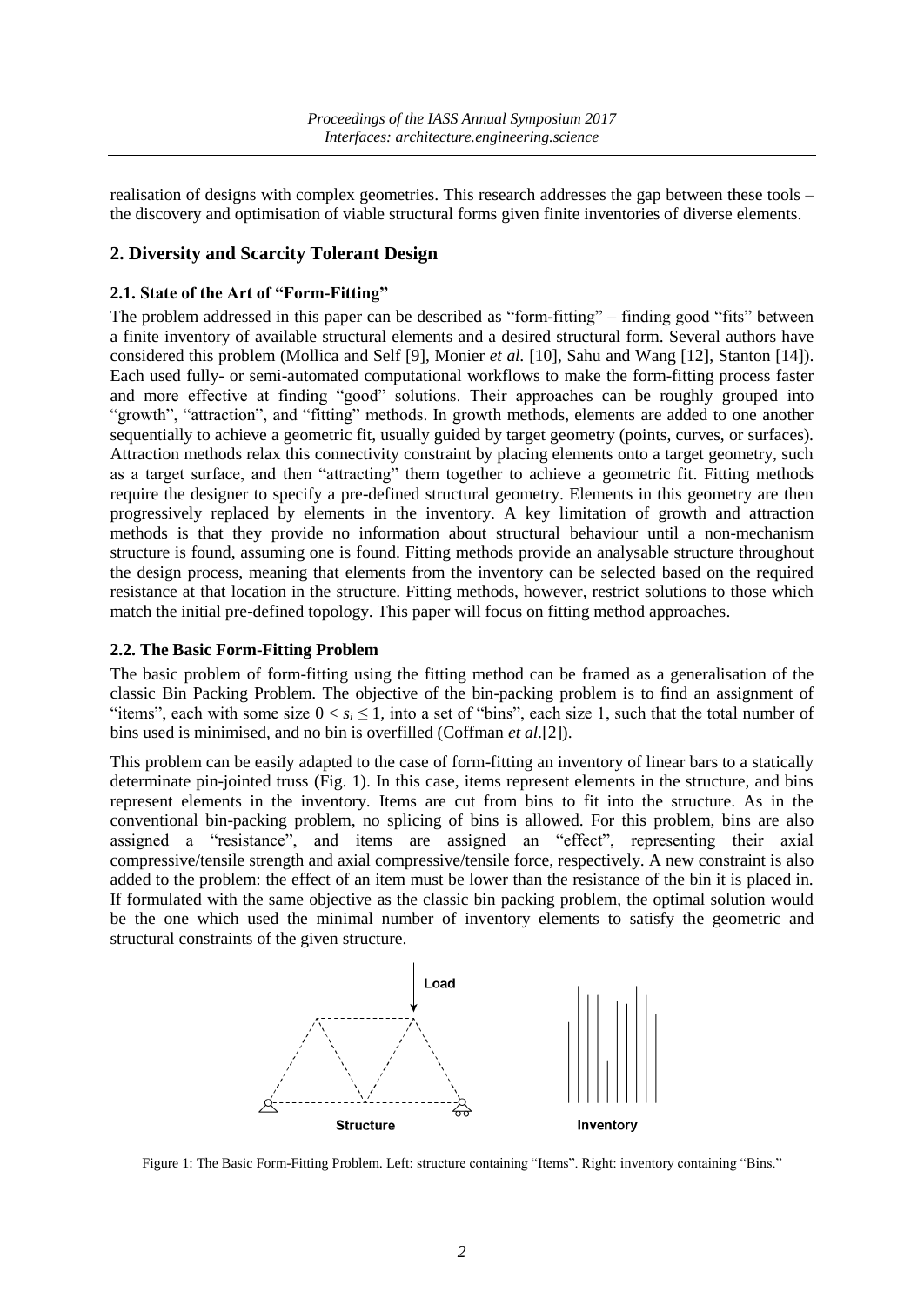The bin packing problem is in the computational complexity class NP-Hard (Coffman *et al.* [2]). Specifying variable bin sizes, and adding a structural check can be made without loss of generality, meaning that, like the bin packing problem, this formulation is also NP-Hard. The answer to this problem is polynomial in size with respect to the size of the problem inputs and can be checked in polynomial time. Therefore the form-fitting problem is also in NP, making it NP-Complete. This means that, as with all NP-Complete problems, no efficient (polynomial time) algorithm can theoretically exist for this problem, unless  $P = NP (P vs. NP Problem [11]).$ 

#### **2.3. Algorithmic Approaches to the Form-Fitting Problem**

Because this problem is NP-Hard, heuristic algorithms are most likely to achieve a good trade-off between speed and quality of results. Two basic heuristics are First-Fit (FF) and Best-Fit (BF) (Coffman *et al.* [2]). In First-Fit, items are considered one by one and placed into the first bin which can fit them, based on some unsorted ordering of bins. In Best-Fit, items are considered one by one and placed into the bin which will result in the lowest remaining capacity in that bin. The quality of solutions of these algorithms can be improved by pre-sorting the list of items. First-Fit Decreasing (FFD) refers to First-Fit where the items have been sorted in decreasing order by their size. Best-Fit Decreasing (BFD) refers to the same pre-sorting applied to items in Best-Fit.

The constraint of finite, unique bins of variable sizes can be considered directly using conventional FF, BF, FFD, and BFD. This paper proposes several straightforward extensions which can be added to these heuristics to try to guide them towards more optimal solutions in the presence of the additional structural constraints of the form-fitting problem. The first is to change the conditions for "Best-Fit" from the minimisation of remaining length in a bin to the maximisation of Effect / Resistance. The second is to change the pre-sorting criterion of FFD and BFD to Effect, as opposed to Length. A third modification which can be explored is sorting bins by their Resistance, or their Length. Finally, a fourth approach, which will be considered in future work, is to construct the algorithm such that rather than trying to find a fit for a given item, an algorithm would try to find items to fit a given bin.

#### **2.3. Form-Fitting of Non-Standardised Elements**

So far in this paper, the form-fitting problem has been posed only for elements which are straight and have uniform cross-section. The second key problem for form-fitting is the fitting of elements with *diverse* geometries – i.e. non-straight members with varying cross-section. Round, unsawn timbers often have significant deviations from straightness, and always taper along their length. Previous authors have used a "skeleton" representation (Fig. 2) to capture the geometry of round timbers (Mollica and Self [9]). A skeleton is comprised of a graph of nodes and edges, where nodes contain oriented cross-sections, and edges indicate connectivity between nodes. This representation can be generated from a 3D surface representation of a timber, as produced by LIDAR or photogrammetry surveys (Hackenberg *et al.* [6], Mollica and Self [9]). The structural behaviour of this representation is also easily analysed using finite element methods, by treating each edge as a linear beam element with stiffnesses corresponding to the cross-sections defined at its adjacent nodes.

Figure 2: Skeleton representation of a round timber with significant eccentricities. Circles indicate cross-sectional area. The dashed line represents the area centroid of the round timber at all points along its length.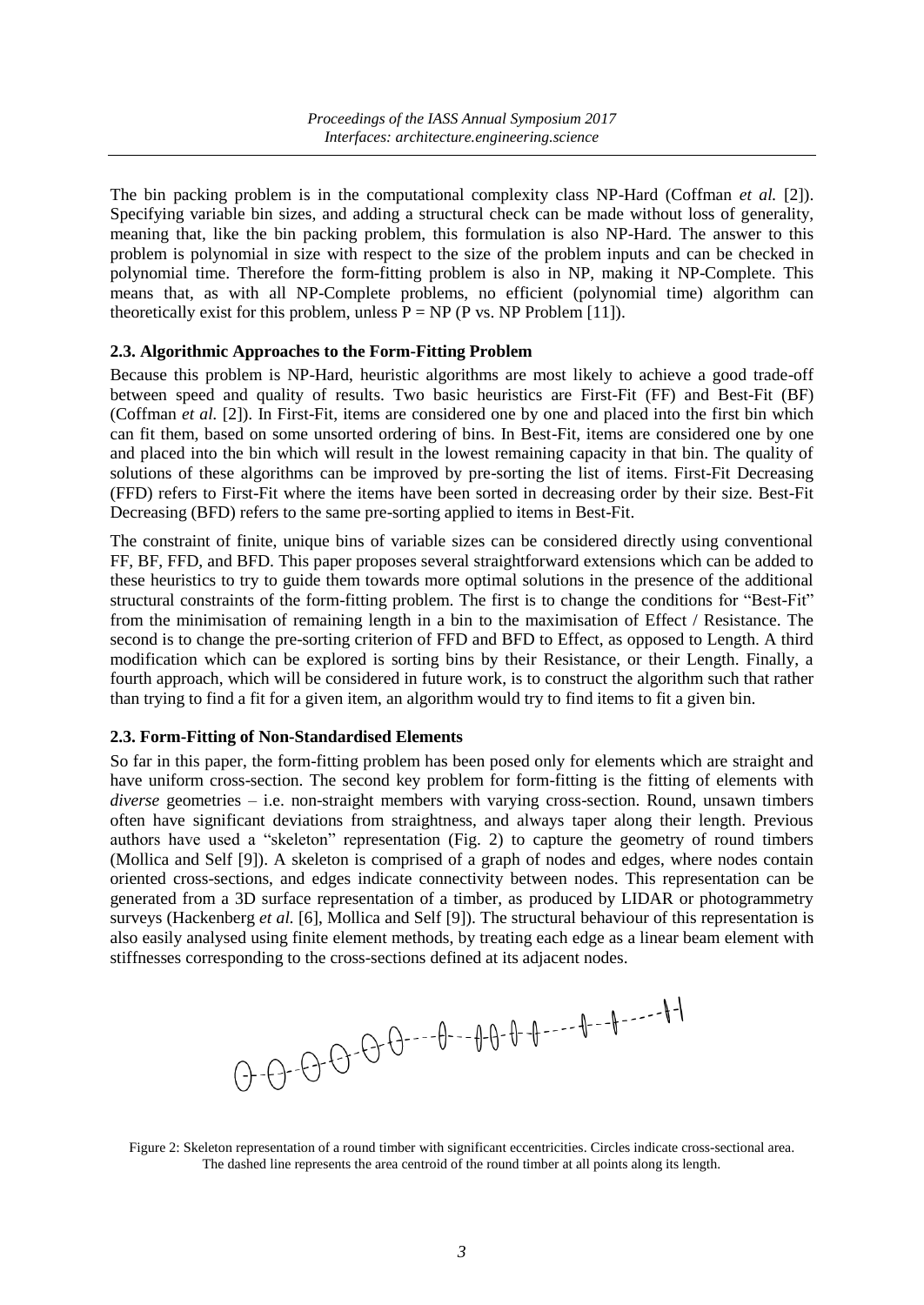Clearly, checking for geometric fits when using the skeleton representation is more complex than the simple one-dimensional variable-sized bin packing case. This paper proposes a new representation for geometric constraints on structural elements within the desired structure. These are informally called "gates" (Fig. 3). Gates are geometric constraints or objectives defined as oriented boundary regions or volumes on the topology of the structure. These, when used alongside constraints such as connection locations and target geometry, are intended to help designers specify buildability constraints, while allowing for some geometric diversity in structural elements. For example a gate might correspond to the limits on the depth of a packer which connects a primary structural member to a roof purlin.



Figure 3: "Gate" constraints. Left: rectangular region constraint with element skeleton shown passing through. Right: rectangular region, double half-plane, and spherical volume constraints on curved and branching elements.

## **2.4. Additional Structural Checks**

In the simple case described in Section 2.2, the only structural constraint was axial crushing or tension failure in a bar. For "automatic" form-fitting algorithms to be useful in more general cases, including the design of real steel and round-timber structures, they must be able to efficiently perform additional structural checks on elements being placed, such as bending, shear, buckling, and connection checks. Also, fitting algorithms must consider the effect of individual element placement on global structural behaviour. This is important in statically indeterminate structures subject to load redistribution, and when considering global buckling, dynamic, and serviceability limit states. Future work will address these factors in the design of form-fitting algorithms.

The simple linearised buckling checks specified in Eurocode 5 are not applicable to timber elements with significant eccentricities (BS EN 1995-1-1 [1]). One approach might be to carry out a fully nonlinear buckling analysis for each element placement, but this would likely require too much processing time to be efficiently included in an automatic form-fitting process. The author is currently engaged in a pilot study which aims to correlate physical tests of the buckling capacity of eccentric round timbers to analytical buckling equations which account for eccentricity, such as Ylinen's equation (Zahn [16]).

## **3. Heuristic Algorithms for the Basic Form-Fitting Problem**

#### **3.1. Methods**

The first pilot study related to this work was an investigation of the performance of a number of variations on the classic First-Fit and Best-Fit heuristics when applied to the basic form-fitting problem. The following strategies were considered: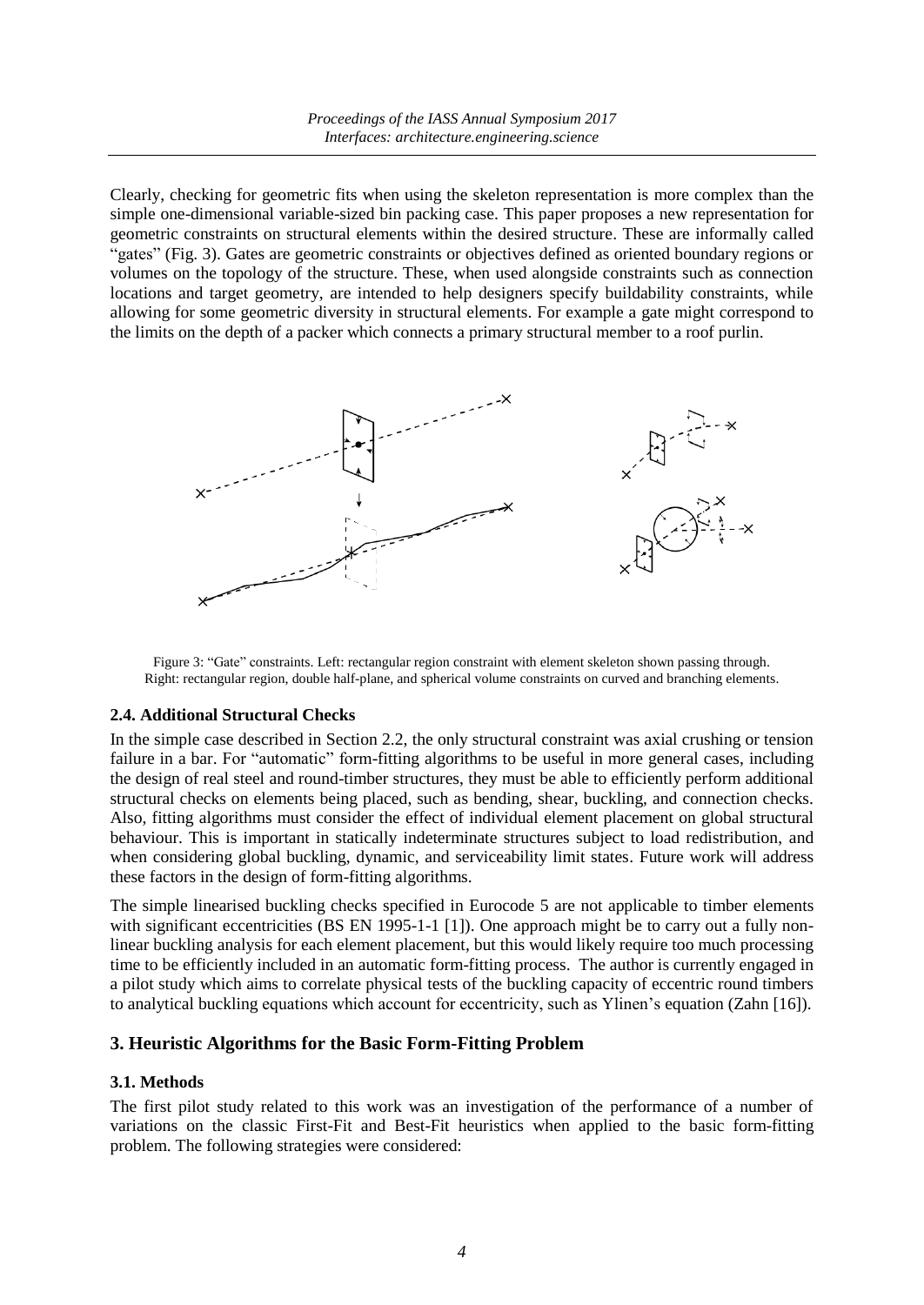#### **First-Fit Strategies:**

- **• FF** First-Fit with no pre-sorting.
- **FFDL** First-Fit with pre-sorting of items by length (decreasing), and no sorting of bins.
- **FFDE** First-Fit with pre-sorting of items by effect (decreasing) and no sorting of bins.
- **FFDL/L** First-Fit with pre-sorting of items by length (decreasing), and pre-sorting of bins by length (increasing).
- **FFDL/E** First-Fit with pre-sorting of items by length (decreasing), and pre-sorting of bins by resistance (increasing).
- **FFDE/L** First-Fit with pre-sorting of items by effect (decreasing) and pre-sorting of bins by length (increasing).
- **FFDE/E** First-Fit with pre-sorting of items by effect (decreasing) and pre-sorting of bins by resistance (increasing).

#### **Best-Fit Strategies:**

- **BF(L)** Best-Fit, where "Best" is defined by minimising remaining length.
- **BF(E) –** Best-Fit, … by maximising item effect / bin resistance *(i.e. utilisation)*.
- **BFDL(L)** Best-Fit, with items pre-sorted by length (decreasing), min. remaining length.
- **BFDL(E)** Best-Fit, With items pre-sorted by length (decreasing), max. effect / resistance.
- **BFDE(L)** Best-Fit, with items pre-sorted by effect (decreasing), min. remaining length.
- **BFDE(E)** Best-Fit, With items pre-sorted by effect (decreasing), max. effect / resistance.

The bins and items in this test did not correspond to an actual structural geometry. Instead their lengths and resistances were each pseudo-randomly generated in a uniform distribution between 0 and 1. This approach provides a baseline measure of performance independent of any given structural form. 100 bins and 50 items were generated. This was intended to represent the likely real-world case where the inventory is several times larger than the number of elements in a structure. The tests were run 100 times with newly generated input values for each iteration. The mean and standard deviations of the results over these iterations were recorded.

The following results were recorded for each algorithm

- 1. Number of bins used to fit the items.
- 2. Number of items which were not successfully fitted.
- 3. Total wasted length (sum of remaining length of bins with at least one item placed in them).

Running time was not recorded, as algorithms were not implemented with the most efficient data structures possible, and therefore any results would not be representative of running speeds in a real design tool.

## **3.2. Results**

Table 1: Performance of variations on First-Fit for the basic form-fitting problem for a set of 100 bins and 50 items.

|                     | FF      |            | <b>FFDL</b> |          | <b>FFDE</b> |          | <b>FFDL/L</b> |          | <b>FFDL/E</b> |          | <b>FFDE/L</b> |          | <b>FFDE/E</b> |          |
|---------------------|---------|------------|-------------|----------|-------------|----------|---------------|----------|---------------|----------|---------------|----------|---------------|----------|
|                     | $\mu^*$ | $\sigma^*$ | $\mu$       | $\sigma$ | $\mu$       | $\sigma$ | $\mu$         | $\sigma$ | $\mu$         | $\sigma$ | $\mu$         | $\sigma$ | $\mu$         | $\sigma$ |
| Bins Used:          | 34      | 2.8        | 38          | 3        | 34          | 3        | 42            | 2.8      | 41            | 2.7      | 45            | 2.4      | 38            | 2.7      |
| Items<br>Remaining: | 7       | 2.7        | 6           | 2.8      | 6           | 2.6      | 7             | 3        | 4             | 2.4      | 4             | 2.4      | 7             | 2.6      |
| Wasted<br>Length**: | 3.4     | 0.7        | 2.6         | 0.6      | 3.7         | 0.8      | 1.6           | 0.5      | 6.3           | 1.2      | 2.1           | 0.6      | 7.7           | 1.3      |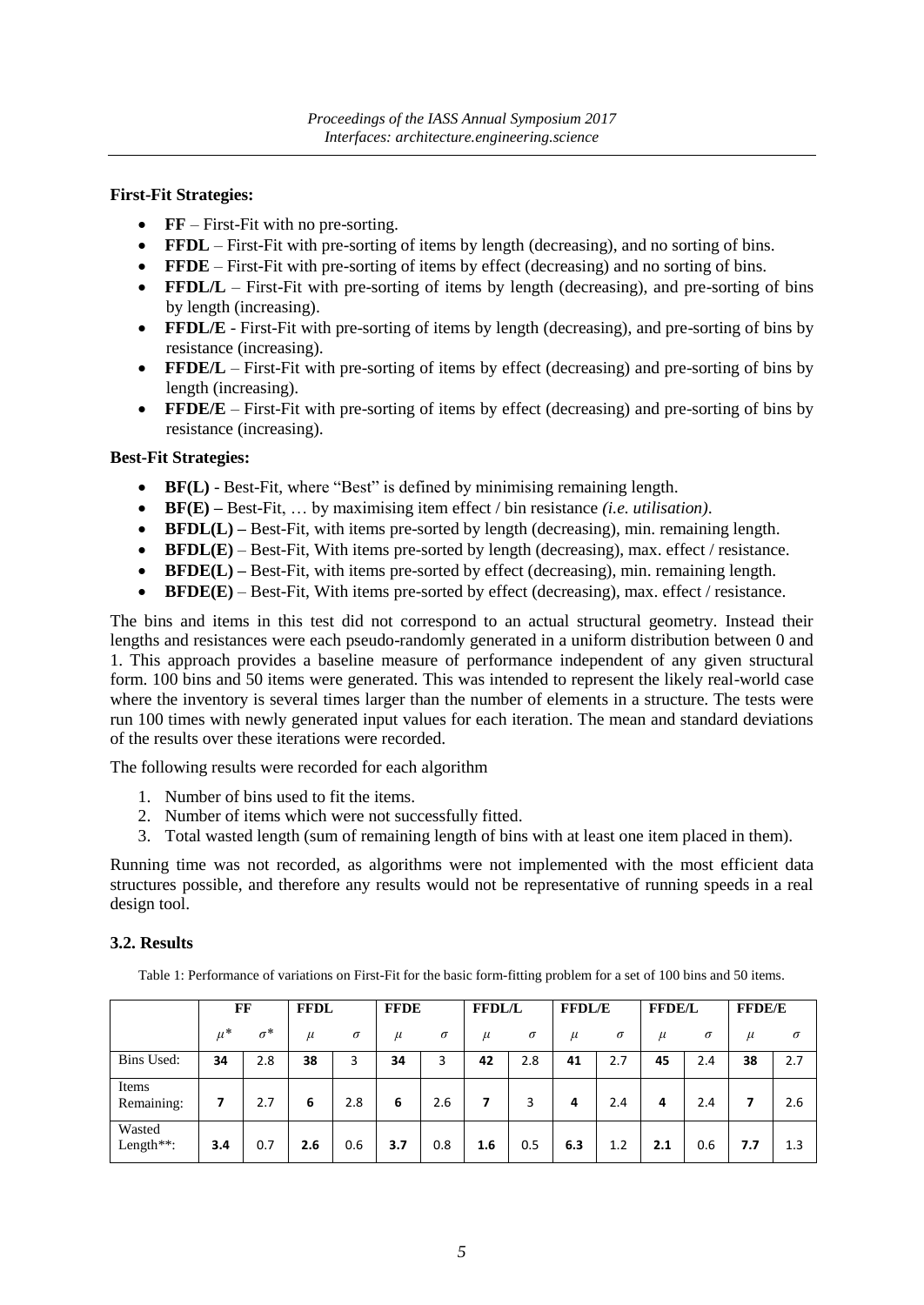|                         | BF(L) |          | BF(E) |          | BFDL(L) |          | BFDL(E) |          | BFDE(L) |          | BFDE(E) |          |
|-------------------------|-------|----------|-------|----------|---------|----------|---------|----------|---------|----------|---------|----------|
|                         | $\mu$ | $\sigma$ | $\mu$ | $\sigma$ | $\mu$   | $\sigma$ | $\mu$   | $\sigma$ | $\mu$   | $\sigma$ | $\mu$   | $\sigma$ |
| Bins Used:              | 40    | 2.8      | 39    | 2.6      | 38      | 2.6      | 41      | 2.7      | 41      | 2.7      | 38      | 2.7      |
| Items<br>Remaining:     | 6     | 2.6      | 6     | 2.5      | 7       | 2.9      | 4       | 2.4      | 4       | 2.4      | 7       | 2.6      |
| Wasted<br>Length $**$ : | 1.4   | 0.4      | 7.2   | 1.2      | 1.1     | 0.4      | 6.3     | 1.2      | 1.3     | 0.4      | 7.7     | 1.3      |

Table 2: Performance of variations on Best-Fit for the basic form-fitting problem for a set of 100 bins and 50 items.

*\*Mean values for bins used and items remaining were rounded to the nearest integer. Mean values for wasted length and all standard deviations were rounded to 2 significant figures.* 

*\*\*Lengths are expressed in terms of unit length 1, the upper bound on length for both items and bins.*

#### **3.2. Discussion**

The results of this test (Tables 1,2) showed, surprisingly, that the performance of these algorithms, at least for this particular input case, did not differ significantly. The largest differences observed were in the total length of wasted material. Algorithms which either sorted bins in increasing order by their resistance (FFDL/E, FFDE/E), or which found best fits by maximising effect / resistance (BF(E), BFDL(E), BFDE(E)) all produced significantly higher wasted length – up to 7 times more than other heuristics.

Interestingly, the number of bins used was lowest for the simplest strategy (FF) – this is likely because more sophisticated strategies found better matchings between lengths of items and bins, and therefore were more likely to find whole bins which were just above the required size for a given item. Future studies should investigate the effect such "greedy" algorithms have on the quality of the remaining material set.

Some of the best-performing algorithms, based on their results in all three metrics, were BFDE(L), and the relatively simple BF(L) and FFDE. Although running time is not considered here, this will be an important criterion in the design of form-fitting algorithms for design tools. If performance is similar between relatively simple algorithms and more complex ones, it may be advantageous to implement the simpler algorithms in the interest of fast fitting during the initial design process. For design refinement processes where longer running times may be tolerated, slower implementations with higher quality results may be considered.

## **4. Form-Fitting of a Round-Timber Roof Truss**

## **4.1. Methods**

A preliminary study was also carried out to test the application of some basic heuristics to a real-world form-fitting problem – the form-fitting of round timbers to a pin-jointed planar roof truss. The structure to be fitted was based on a truss design developed by WholeTrees Architecture and Structures for the Festival Foods Grocery store, completed in 2016 (Festival Foods [3]). The trusses at Festival Foods had continuous timbers in their top and bottom chords, meaning that there was moment transfer through these connections, and the structure was statically indeterminate. For the purposes of this study, the top and bottom chords were modelled as discontinuous, and with all connections as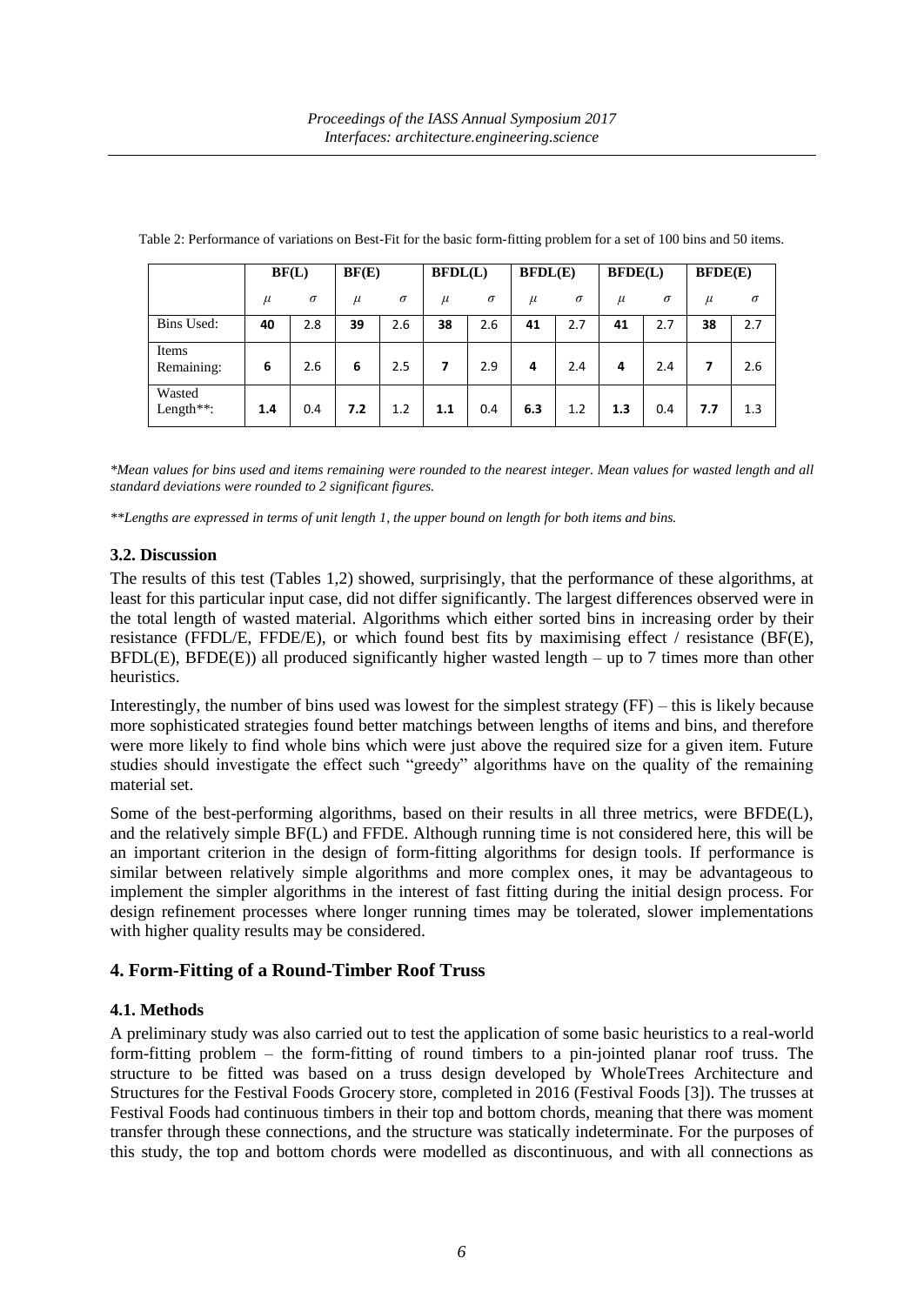pins, making the structure statically determinate (Fig. 4). This allowed a relatively straightforward application of variations on the algorithms discussed in Section 3.1 to this problem. Future studies will consider indeterminate structures. Connections were modelled as dowel-type bolted flitch plates, sized according to Eurocode 5 specifications (BS EN 1995-1-1 [1]).



Figure 4: Standardised truss module with uniformly distributed roof loads represented as concentrated nodal loads.

A set of artificial trees (Fig. 5) between 10 and 30 meters in height and with base diameters between 100 and 300 millimeters was generated as the inventory for this study, based on realistic values of height and taper derived from Fonweban *et al.* [4].



Figure 5: Artificially generated trees based on data from Fonweban *et al.* [4].

The algorithm implemented was a variation on First-Fit with pre-sorting (Table 3). Structural elements were either sorted by their axial force (corresponding to their "effect") or were randomly sorted. Timbers were either sorted by their base diameter (roughly corresponding to their "resistance") or were randomly sorted. Due to implementation issues, this algorithm differs from those implemented in the study described in Section 3 in that timbers and structural elements were resorted (or in the case of random strategies, reshuffled) after successful element placement. Elements were always cut from timbers at their base. The minimum number of placement attempts required to fit (to the nearest 25) was recorded, as well as the real time taken to execute.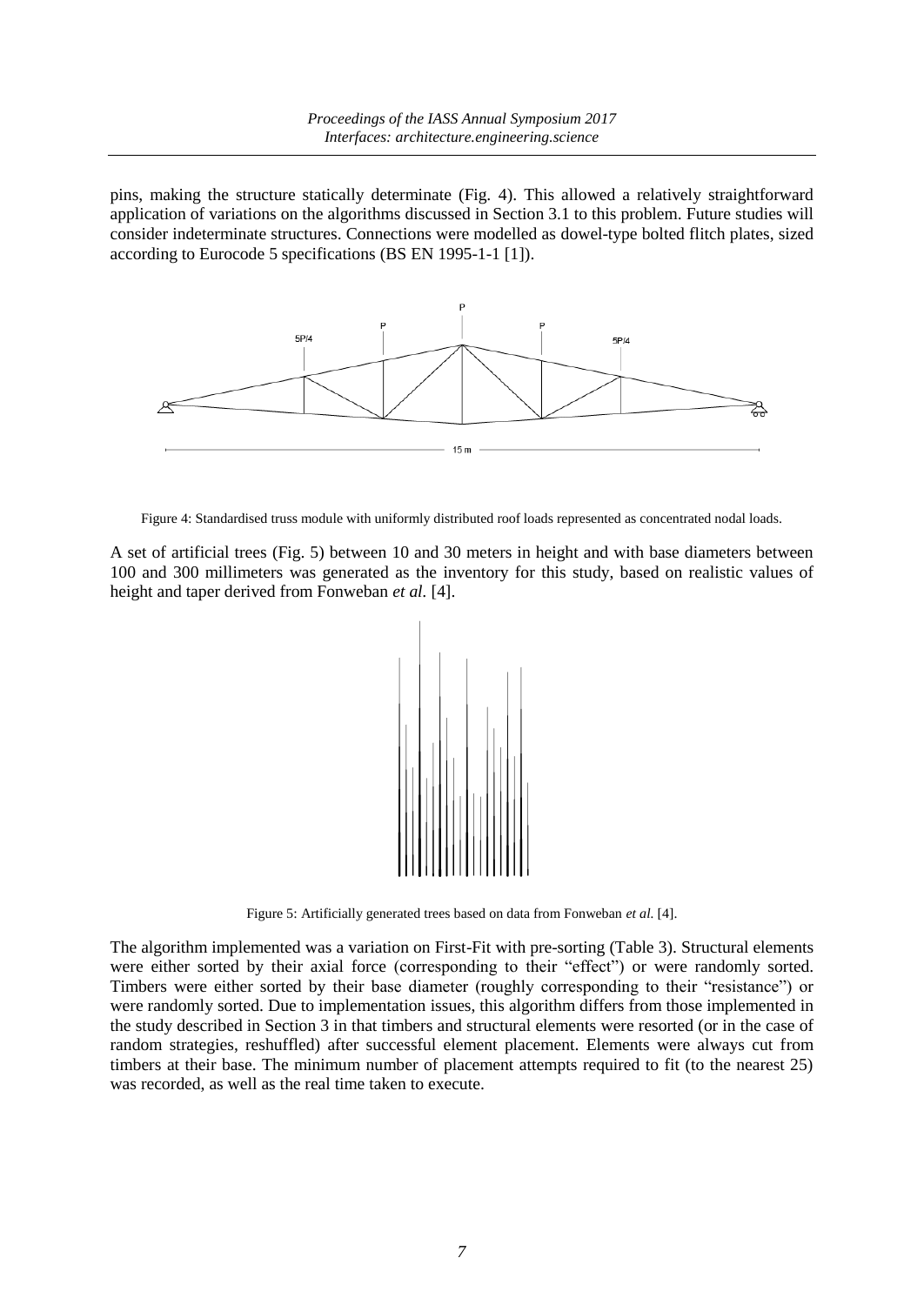| <b>Test Case</b> | <b>Structure Elements Sorting Criterion</b> | <b>Timber Sorting Criterion</b> |
|------------------|---------------------------------------------|---------------------------------|
|                  | Random                                      | Random                          |
|                  | Random                                      | <b>Base Diameter</b>            |
|                  | Axial Force                                 | Random                          |
|                  | <b>Axial Force</b>                          | <b>Base Diameter</b>            |

Table 3: Pre-sorting strategies applied to First-Fit for form-fitting of planar truss in round timber.

#### **4.2. Results**



Test Case 1: Random-Random

*Time: 40 s | Placement Attempts: 300*



Test Case 2: Random-Base-Diameter *Time: 141 s | Placement Attempts: 400*



Figure 6: Fitting results for a planar round timber truss for four cases of First-Fit with various pre-sorting strategies.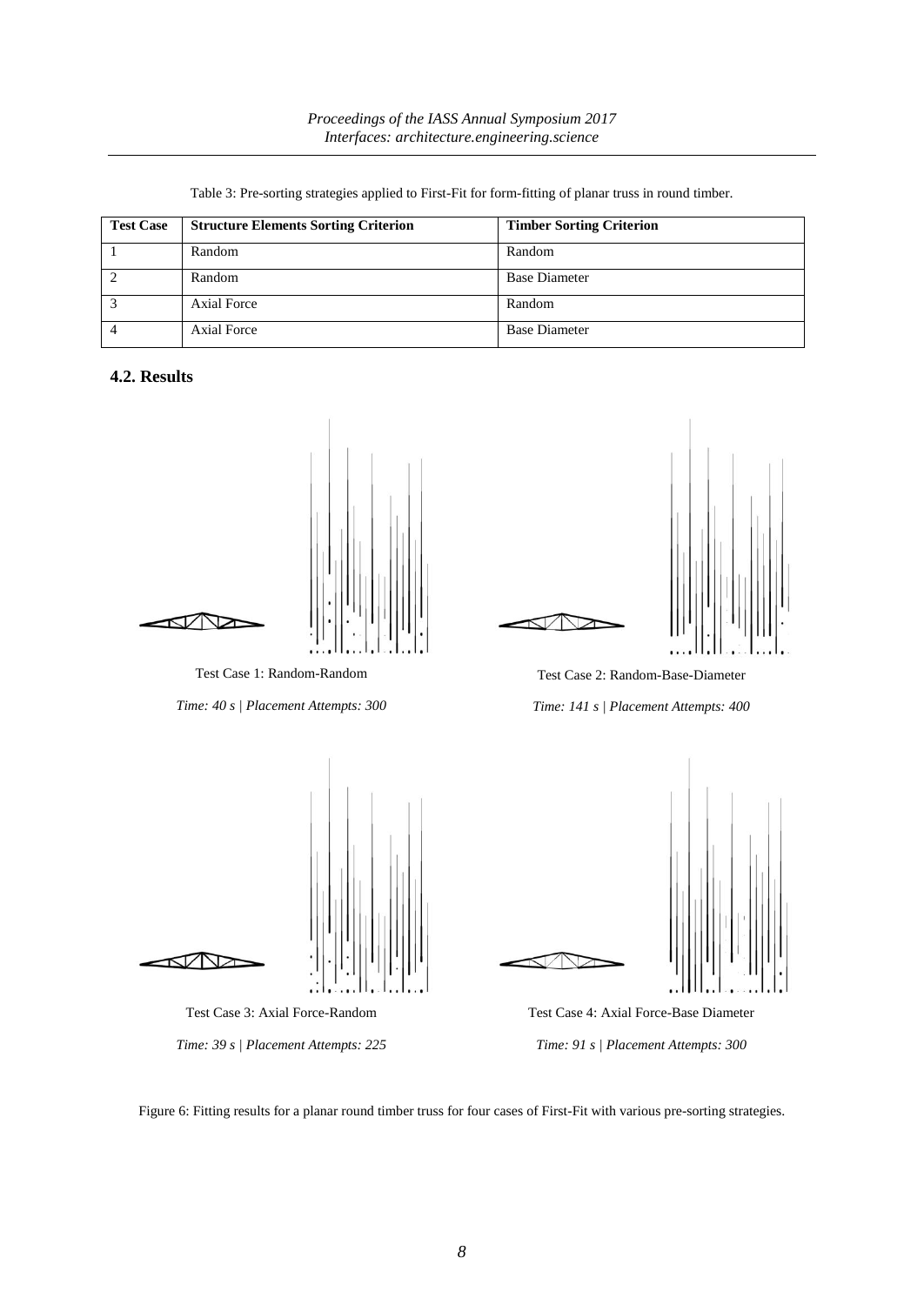#### **4.3. Discussion**

It is difficult to draw conclusions based on the results of this preliminary study (Fig. 6). Sorting timbers by base diameter results in longer run times, likely because a greater number of elements must be considered before a fit is found, but it is not clear why these times were proportionately longer per element placement. All algorithms used segments from 12 to 14 trees out of the total of 20, but varied in the degree to which a given tree was used. Future studies will consider the objectives and constraints in round timber fabrication more closely, to determine the relative importance of the number of cuts, number of timbers used, or amount or quality of offcuts. Based on visual inspection, the Axial-Force/Base-Diameter strategy produced the best matching of inventory and structure – smaller elements are clearly placed in locations of lower internal force, and some of the smallest (i.e. lowest value) trees were nearly completely used.

#### **6. Conclusions and Future Work**

#### **6.1. Graphical "Ease of Fit" Feedback**

A key limitation of fitting methods, as described in Section 2.1, is that algorithms will only ever find matches to the structure pre-defined by the designer. This structure may be poorly suited to use the available material – i.e. elements may be too long or short. Additionally, stresses may be too high, or so low that elements aren't efficiently utilised. A key focus for future work will be to develop a graphical feedback method for the form-fitting design process (Fig. 7), which will provide information to the designer about the "ease of fit" in terms of both geometric fit and structural constraints. As it is iterating through potential fits, the fitting algorithm will record information about fit attempts, and output these results in a graphical way to the designer. This will allow the designer to infer where the structural geometry could be modified to better suit the available material.



Figure 7: Graphical "ease of fit" feedback. Inventory elements are shown superimposed on the structure, indicating whether a given element might be lengthened or shortened.

#### **6.2. Conclusions**

This paper has demonstrated the potential for automatic form-fitting algorithms to help designers design structures using finite sets of diverse elements. Simple extensions to basic heuristic algorithms for bin packing were shown to be effective for basic formulations of the form-fitting problem. Key future challenges are form-fitting of indeterminate structures, and checking and optimising for a broader range of structural constraints. A second major research focus will be a graphical display of "ease of fit" which will guide the designer towards more optimal matches between structure and material. Ultimately, these methods could make it easier for designers to develop efficient and expressive structures using reused steel elements and round-timber.